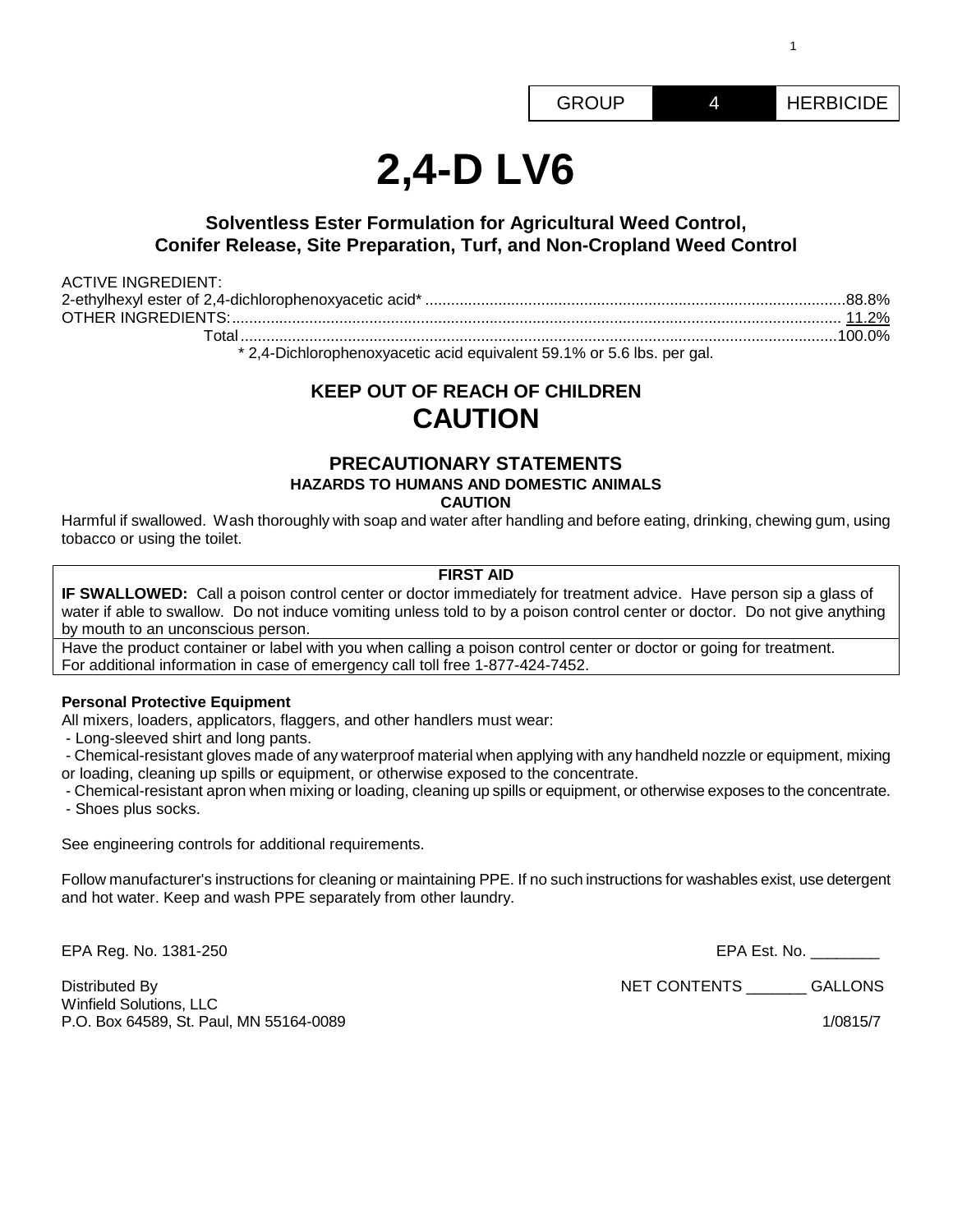## **Engineering Controls**

## (STATEMENT TO BE ADDED WHEN CONTAINER SIZE IS 5 GALLON OR MORE)

Do not pour product from this container. A mechanical system (pump and probe or spigot) must be used in transferring the contents of this container. If the contents of a non-refillable pesticide container are emptied, the probe must be rinsed before removal. If the mechanical system is used in a manner that meets the requirements listed in the Worker Protection Standard (WPS) for agricultural pesticides [40 CFR 170.240 (d) (4-6)], the handler PPE requirements may be reduced or modified as specified in the WPS.

Pilots must use an enclosed cockpit that meets the requirements listed in the Worker Protection Standard (WPS) for agricultural pesticides [40 CFR 170.240 (d) (6)]. When handlers use closed systems, enclosed cabs, or aircraft, in a manner that meets the requirements listed in the Worker Protection Standard (WPS) for agricultural pesticides [40 CFR 170.240 (d) (4-6)], the handler PPE requirements may be reduced or modified as specified in the WPS.

## **USER SAFETY RECOMMENDATIONS**

Users should:

Wash hands before eating, drinking, chewing gum, using tobacco, or using the toilet.

Remove clothing/PPE immediately if pesticide gets inside. Then wash thoroughly and put on clean clothing.

Remove PPE immediately after handling this product. Wash the outside of gloves before removing. As soon as possible, wash thoroughly and change into clean clothing.

## **ENVIRONMENTAL HAZARDS**

This product is toxic to fish and aquatic invertebrates. Do not apply directly to water, to areas where surface water is present, or to intertidal areas below mean high water mark. Drift and runoff may be hazardous to aquatic invertebrates in water adjacent to treated areas. Drift or runoff may adversely affect non-target plants. Do not contaminate water when disposing of equipment washwaters or rinsate.

This chemical has properties and characteristics associated with chemicals detected in groundwater. The use of this chemical in areas where soils are permeable, particularly where the water table is shallow, may result in groundwater contamination. Application around a cistern or well may result in contamination of drinking water or groundwater.

Most cases of groundwater contamination involving phenoxy herbicides such as 2,4-D have been associated with mixing/loading and disposal sites. Caution should be exercised when handling 2,4-D pesticides at such sites to prevent contamination of groundwater supplies. Use of closed systems for mixing or transferring this pesticide will reduce the probability of spills. Placement of mixing/loading equipment on an impervious pad to contain spills will help prevent groundwater contamination.

## **DIRECTIONS FOR USE**

It is a violation of Federal Law to use this product in a manner inconsistent with its labeling. Do not apply this product in a way that will contact workers or other persons, either directly or through drift. Only protected handlers may be in the area during application. For any requirements specific to your State or Tribe, consult the agency responsible for pesticide regulation.

Do not apply this product through any type of irrigation system.

Use of this product in certain portions of California, Oregon and Washington is subject to the January 22, 2004 Order for injunctive relief in Washington Toxics Coalition, et al. v. EPA, C01-0132C, (W.D. WA). For further information, please refer to EPA Web Site: http://www.epa.gov/espp.

## **AGRICULTURAL USE REQUIREMENTS**

Use this product only in accordance with its labeling and with the Worker Protection Standard, 40 CFR Part 170. This Standard contains requirements for the protection of agricultural workers on farms, forests, nurseries, and greenhouses and handlers of agricultural pesticides. It contains requirements for training, decontamination, notification, and emergency assistance. It also contains specific instructions and exceptions pertaining to the statements on this label about personal protective equipment (PPE) and restricted-entry interval. The requirements in this box apply only to uses of this product that are covered by the Worker Protection Standard.

Do not enter or allow worker entry into treated areas during the restricted-entry interval (REI) of 12 hours.

PPE required for early entry to treated areas that is permitted under the Worker Protection Standard and that involves contact with anything that has been treated, such as plants, soil, or water is:

- Coveralls.

- Chemical resistant gloves made of any waterproof material.

Shoes plus socks.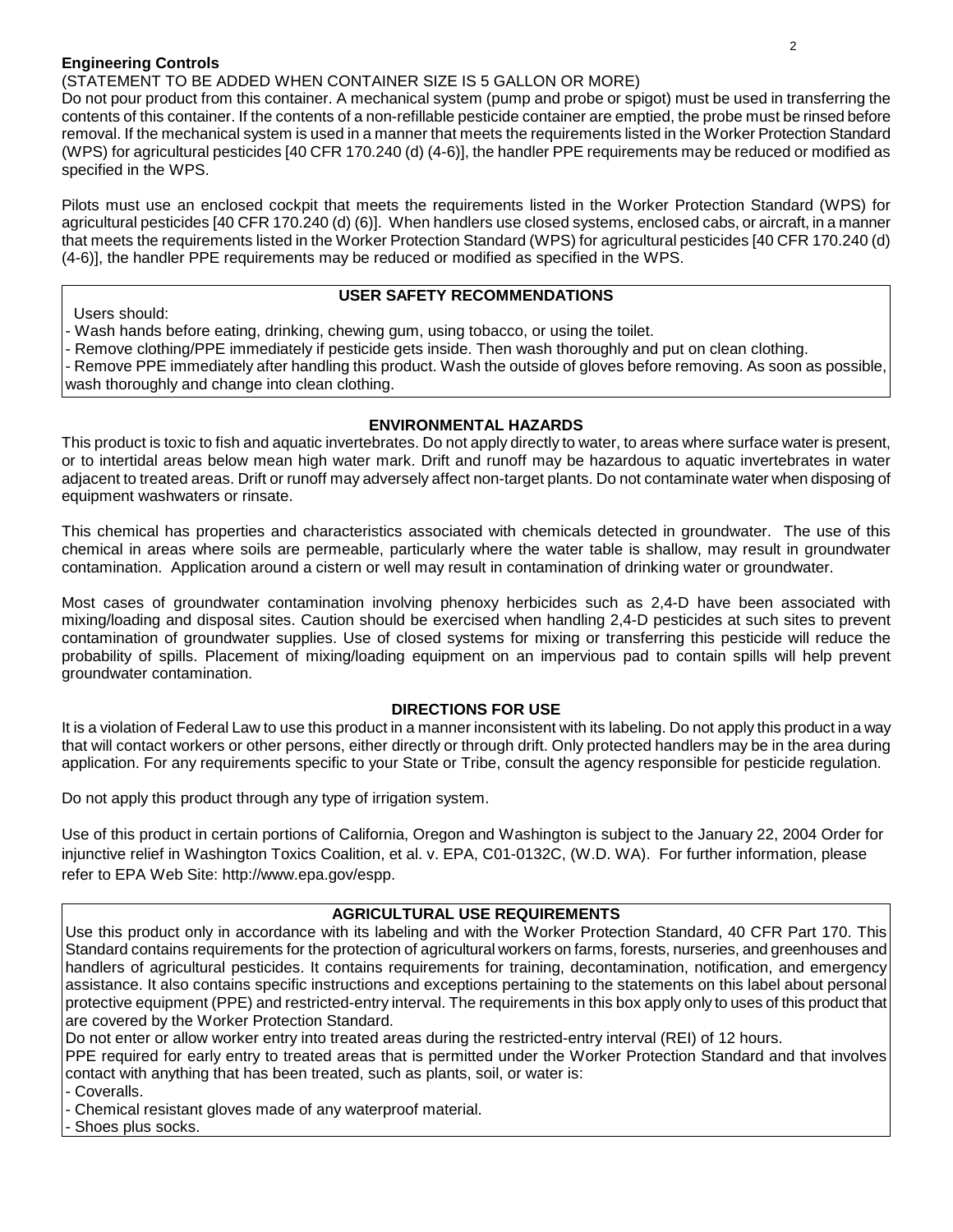## **NON-AGRICULTURAL USE REQUIREMENTS**

The requirements in this box apply to uses of this product that are NOT within the scope of the Worker Protection Standard for agricultural pesticides (40 CFR Part 170). The WPS applies when this product is used to produce agricultural plants on farms, forests, nurseries, or greenhouses.

Do not enter or allow people or pets to enter the treated area until sprays have dried.

## **STORAGE AND DISPOSAL**

Do not contaminate water, food or feed by storage and disposal.

**PESTICIDE STORAGE:** Store in a secure area, in original container only. Do not store near feed or foodstuffs. When stored at temperatures below freezing, it may be necessary to warm contents to 70 $\degree$  F and mix thoroughly before using.

**PESTICIDE DISPOSAL:** Pesticide wastes are toxic. Improper disposal of excess pesticide, spray mixture, or rinsate is a violation of Federal Law and may contaminate groundwater. If these wastes cannot be disposed of by use according to label instructions, contact your State Pesticide or Environmental Control Agency, or the Hazardous Waste representative at the nearest EPA Regional Office for guidance.

**CONTAINER DISPOSAL:** Use label language appropriate for container size and type.

**Nonrefillable containers.** Do not reuse or refill this container. Clean container promptly after emptying.

**Nonrefillable container equal to or less than 5 gallons.** Triple rinse as follows: Empty the remaining contents into application equipment or a mix tank and drain for 10 seconds after the flow begins to drip. Fill the container ¼ full with water and recap. Shake for 10 seconds. Pour rinsate into application equipment or a mix tank or store rinsate for later use or disposal. Drain for 10 seconds after the flow begins to drip. Repeat this procedure two more times. Offer for recycling or reconditioning, or puncture and dispose of in a sanitary landfill, or by other procedures approved by state and local authorities, such as burning of plastic containers. If burned, stay out of smoke.

**Nonrefillable container greater than 5 gallons.** Triple rinse as follows: Empty the remaining contents into application equipment or a mix tank. Fill the container ¼ full with water. Replace and tighten closures. Tip container on its side and roll it back and forth, ensuring at least one complete revolution, for 30 seconds. Stand the container on its end and tip it back and forth several times. Turn the container over onto its other end and tip it back and forth several times. Empty the rinsate into application equipment or a mix tank or store rinsate for later use of disposal. Repeat this procedure two more times. Offer for recycling or reconditioning, or puncture and dispose of in a sanitary landfill, or by other procedures approved by state and local authorities, such as burning of plastic containers. If burned, stay out of smoke.

**Refillable container.** Refill this container with pesticide only. Do not reuse this container for any other purpose. Cleaning the container before final disposal is the responsibility of the person disposing of the container. Cleaning before refilling is the responsibility of the refiller. To clean the container before final disposal, empty the remaining contents from this container into application equipment or mix tank. Fill the container about 10 percent full with water. Agitate vigorously or recirculate water with the pump for 2 minutes. Pour or pump rinsate into application equipment or rinsate collection system. Repeat this rinsing procedure two more times. Offer for recycling or reconditioning, or puncture and dispose of in a sanitary landfill, or by other procedures approved by state and local authorities, such as burning of plastic containers. If burned, stay out of smoke.

## **FOR CHEMICAL EMERGENCY: Spill, leak, fire, exposure or accident, call CHEMTREC 1-800-424-9300.**

## **WEED LIST**

This product will control these plants and other 2,4-D susceptible species:

## **ANNUAL AND BIENNIAL WEEDS**

Annual fanweed (field pennycress), annual yellow sweet clover, **\*** beggarticks, bull thistle, burdock, carpetweed, chickweed, cocklebur, coffeeweed, common mullein, common evening primrose, cornflower, croton, galinsoga, goatsbeard, hemp, henbit, horseweed (marestail), jewelweed, jimsonweed \* knotweed, **\*** kochia, lambsquarters, mallow (Venice, dwarf, little), marshelder, morningglory (common, ivy, woolly), musk thistle, mustards (except blue), pennycress, pepperweed (field), **\*\***  pigweeds, poorjoe (wooly plantain), **\*** prickly lettuce, puncturevine, purslane, ragweed (common and giant), rough fleabane, Russian thistle, salsify, shepherdspurse, stinkweed, **\*** smartweeds (annual), sowthistle (annual or spiny), sunflower, tansymustard, tumbleweed, velvetleaf, vetches, water primrose, **\*** wild carrot, wild lettuce, wild parsnips, wild radish, wild sweet potato.

## **PERENNIAL WEEDS**

**\*** Alfalfa, **\*** bindweeds (hedge, field and European), blue lettuce, **\*** broom snakeweed, buckhorn plantain, buttercup,**\*** Canada thistle, catnip, chamise, chicory, climbing milkweed, curly indigo, dandelion, **\*** docks, **\*** dogbanes, **\*** goldenrod, **\*** ground ivy, **\*** hawkweed (orange), **\*** hoary cress, \* Jerusalem artichoke, locoweed, **\*** many-flowered aster, milkvetch, **\*** nettles, nutgrass, plantains, poison ivy, pokeweed, sheep sorrel, sicklepod, sneezeweed (bitter), sowthistle (perennial), **\*** tansy ragwort, **\*** vervains, **\*** wild garlic, **\*** wild onion, witchweed, wormwood, yellow rocket, yellow starthistle.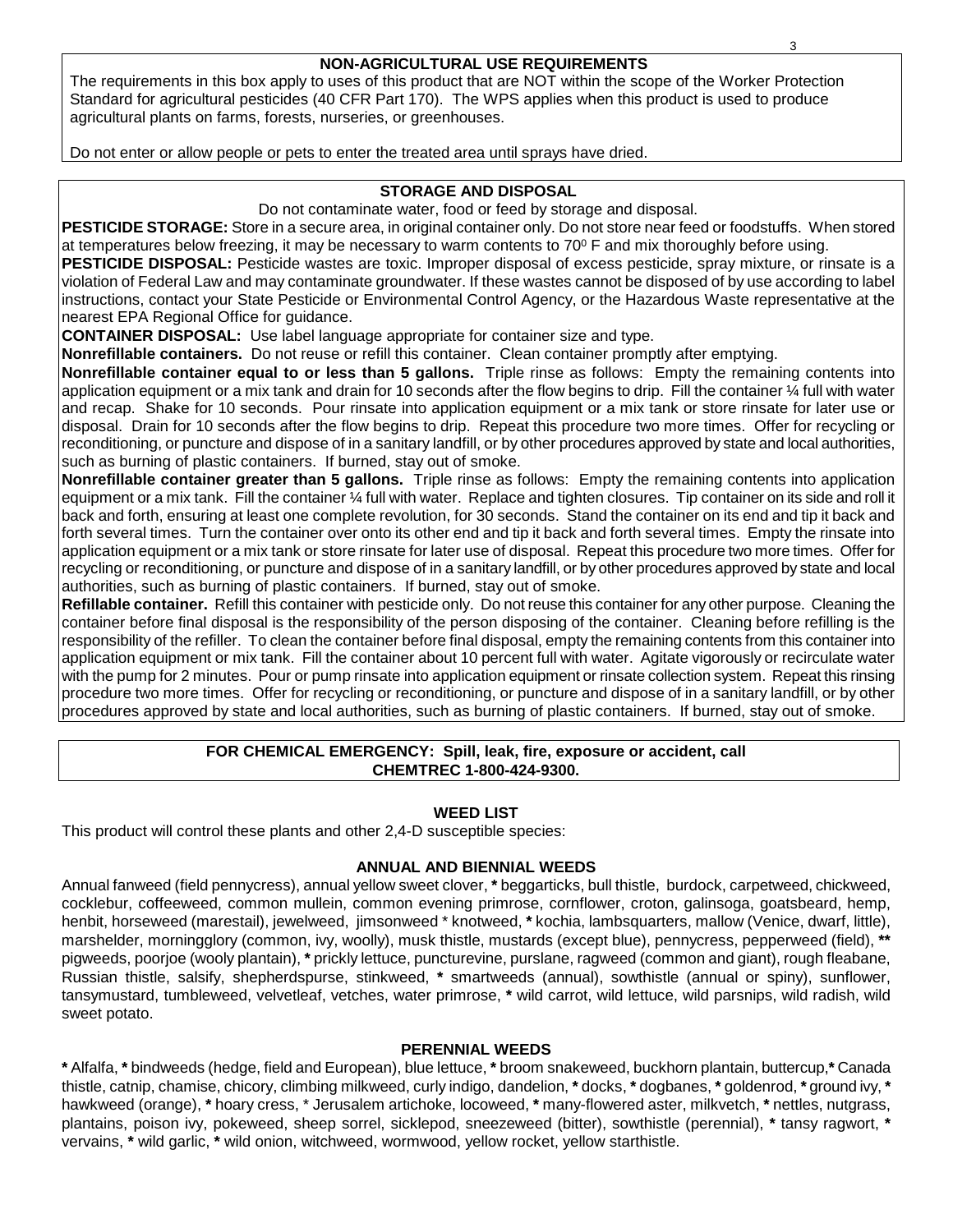#### **\*BRUSH**

Boxelder, buckbrush, coyotebrush, elderberry, manzanita, rabbitbrush, sagebrush (coastal, big, sand), sand shinnery oak, sumac, willow.

**\*** These species may require repeat treatments and/or the higher specified rate. **\*\*** Control of pigweeds in the Texas and Oklahoma High Plains may be difficult.

## **RESISTANCE MANAGEMENT RECOMMENDATIONS**

2,4-D LV6 is a Group 4 herbicide. Any weed population may contain or develop plants naturally resistant to 2,4-D LV6 or other Group 4 herbicides. Weed species with acquired resistance to Group 4 may eventually dominate the weed population if Group 4 herbicides are used repeatedly in the same field or in successive years as the primary method of control for targeted species. This may result in partial or total loss of control of those species by 2,4-D LV6 or other Group 4 herbicides.

To delay herbicide resistance consider:

- Avoiding the consecutive use of 2,4-D LV6 or other target site of action Group 4 herbicides that have a similar target site of action, on the same weed species.
- Using tank-mixtures or premixes with herbicides from different target site of action Groups as long as the involved products are all registered for the same use, have different sites of action, and are both effective at the tank mix or prepack rate on the weed(s) of concern.
- Basing herbicide use on a comprehensive IPM program.
- Monitoring treated weed populations for loss of field efficacy.
- Contacting your local extension specialist, certified crop advisors, and/or Winfield Solutions, LLC representative for herbicide resistance management and/or integrated weed management recommendations for specific crops and resistant weed biotypes.

#### **USE DIRECTIONS**

Unless noted otherwise under individual **DIRECTIONS** section, for aerial application, apply the specified amount in a minimum of 2 gallons of water per acre. For ground application, apply the specified amount in a minimum of 3 gallons of water per acre. Use more water for both methods when adverse growing conditions are present. Do not apply with high spray pressures, hollow cone or other nozzle types that produce small spray droplets which may drift. The use of a suitable drift control agent at the proper rate will aid in the reduction of spray drift. Apply when weather is warm and plants are rapidly growing. Cold weather or dry conditions may cause poor results. Do not apply if rain is expected within an hour. Consult your local agronomist or Extension specialist for specific use and crop tolerance situations.

#### **SPRAY DRIFT MANAGEMENT**

A variety of factors including weather conditions (e.g., wind direction, wind speed, temperature, and relative humidity) and method of application (e.g., ground, aerial, airblast) can influence pesticide drift. The applicator must evaluate all factors and make appropriate adjustments when applying this product.

2,4-D esters may volatilize during conditions of low humidity and high temperatures. Do not apply during conditions of low humidity and high temperatures.

#### **Droplet Size**

When applying sprays that contain 2,4-D as the sole active ingredient, or when applying sprays that contain 2,4-D mixed with active ingredients that require a Coarse or coarser spray, apply only as a Coarse or coarser spray (ASAE standard 572) or a volume mean diameter of 385 microns or greater for spinning atomizer nozzles.

When applying sprays that contain 2,4-D mixed with other active ingredients that require a Medium or more fine spray, apply only as a Medium or coarser spray (ASAE standard 572) or a volume mean diameter of 300 microns or greater for spinning atomizer nozzles.

#### **Wind Speed**

Do not apply at wind speeds greater than 15 mph. Only apply this product if the wind direction favors on-target deposition and there are not sensitive areas (including, but not limited to, residential areas, bodies of water, known habitat for non-target species, non-target crops) within 250 feet downwind. If applying a Medium spray, leave one swath unsprayed at the downwind edge of the treated field.

#### **Temperature Inversions**

If applying at wind speeds less than 3 mph, the applicator must determine if:

a) conditions of temperature inversion exist, or

b) stable atmospheric conditions exist at or below nozzle height. Do not make applications into areas of temperature inversions or stable atmospheric conditions.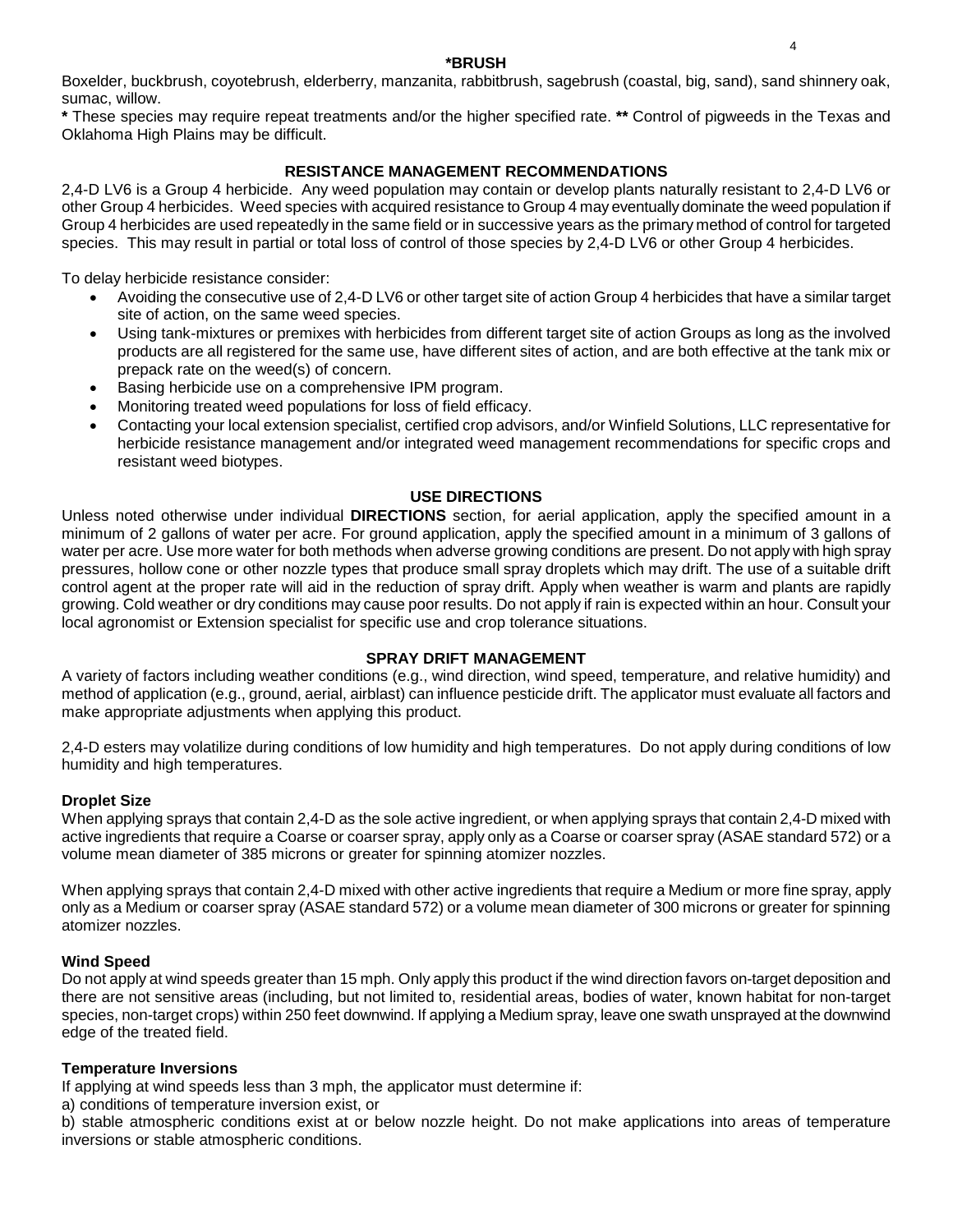## **Susceptible Plants**

Do not apply under circumstances where spray drift may occur to food, forage, or other plantings that might be damaged or crops thereof rendered unfit for sale, use or consumption. Susceptible crops include, but are not limited to, cotton, okra, flowers, grapes (in growing stage), fruit trees (foliage), soybeans (vegetative stage), ornamentals, sunflowers, tomatoes, beans, and other vegetables, or tobacco. Small amounts of spray drift that might not be visible may injure susceptible broadleaf plants.

## **Other State and Local Requirements**

Applicators must follow all state and local pesticide drift requirements regarding application of 2,4-D herbicides. Where states have more stringent regulations, they must be observed.

## **Equipment**

All aerial and ground application equipment must be properly maintained and calibrated using appropriate carriers or surrogates.

## *Additional requirements for aerial applications:*

The boom length must not exceed 75% of the wingspan or 90% of the rotor blade diameter. Release spray at the lowest height consistent with efficacy and flight safety. Do not release spray at a height greater than 10 feet above the crop canopy unless a greater height is required for aircraft safety. This requirement does not apply to forestry or rights-of-way applications. When applications are made with a crosswind, the swath will be displaced downwind. The applicator must compensate for this by adjusting the path of the aircraft upwind.

*Additional requirements for ground boom application:*

Do not apply with a nozzle height greater than 4 feet above the crop canopy.

## **MIXING INSTRUCTIONS**

**WATER BASED SPRAY** -- Fill the equipment half full of water, agitate while adding this product; then add the rest of water.

**WATER AND SOYBEAN OIL OR PETROLEUM OIL-BASED SPRAY**-- First mix this product with the oil; then add to water. If vigorous agitation is possible, the oil can be added last. **DO NOT ADD OIL FIRST!**

**SOYBEAN OIL OR PETROLEUM OIL-BASED SPRAY:** Add this product to straight oil to form a solution. Do not allow water to get into this mixture, if it does, an invert emulsion will occur.

**NITROGEN FERTILIZER:** Weed and feed applications for corn, small grains, grasses grown for seed or grass pastures according to label use rates. - Add half the fertilizer to the tank; then add recommended label amount of this product per acre. Agitate constantly and vigorously and finish filling spray tank with fertilizer. Apply as soon as possible, agitating constantly. Do not hold spray mixture overnight. If incompatibility is a problem, the use of a compatibility agent at the recommended label rate may correct the problem. Fertilize according to the recommendations of your supplier or your Extension specialist. Herbicide foliage contact burning may occur as a result of fertilizer use. Lower use rates and concentrations will reduce this problem.

**Adjuvants for Preemergence and Preplant Applications:** A non-ionic surfactant or a crop oil concentrate may be added to the spray solution when this product is applied preemergence or preplant to increase control of large or difficult to control weeds. Crop oil concentrates must contain at least 17% emulsifier, and should be used at 1% volume/volume (1 gallon per 100 gallons of spray solution). Non-ionic surfactants should be used at 0.25% volume/volume (1 quart per 100 gallons of spray solution). When an adjuvant is to be used with this product, Winfield Solutions, LLC recommends the use of a Chemical Producers and Distributors Association certified adjuvant.

Wash spray equipment thoroughly with a tank cleaner after using this product. When cleaning equipment, do not pour washwater on the ground: spray or drain over a large area away from wells or other water sources. Apply the recommended amount of 2,4-D per acre regardless of the amount of diluent used.

## **TANK MIXES**

It is the pesticide user's responsibility to ensure that all products used in tank mixtures are registered for the intended use. Users must follow the most restrictive directions for use and precautionary statements of each product in the tank mixture.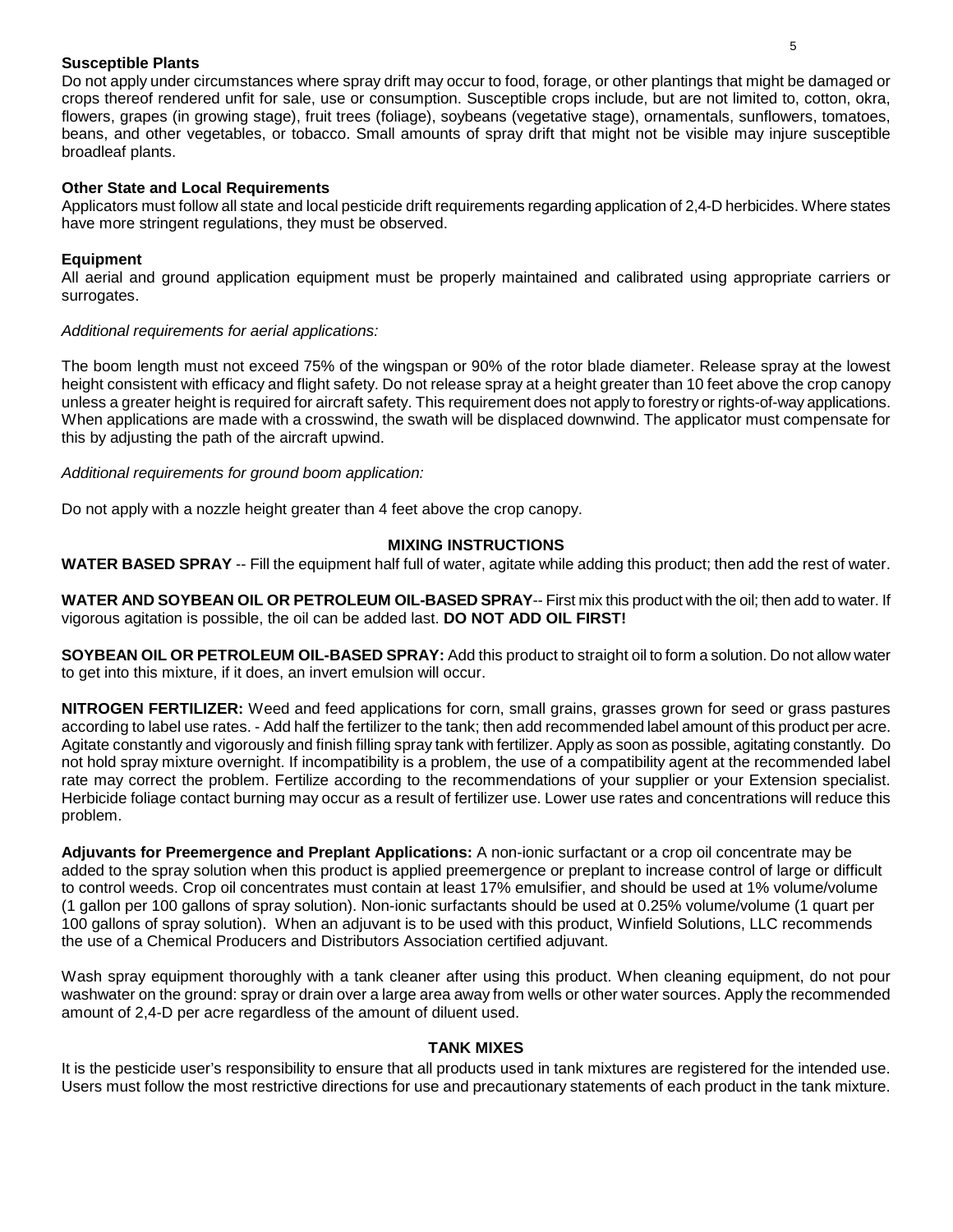# **CORN – all corn including FIELD, SWEET AND POP**

| <b>WEEDS</b>                                                                                                     | <b>RATE PER ACRE</b>                                                                                                             | <b>DIRECTIONS</b>                                                                                                                                                                                                                                                                                                                                                                                                                                                                                                           |  |
|------------------------------------------------------------------------------------------------------------------|----------------------------------------------------------------------------------------------------------------------------------|-----------------------------------------------------------------------------------------------------------------------------------------------------------------------------------------------------------------------------------------------------------------------------------------------------------------------------------------------------------------------------------------------------------------------------------------------------------------------------------------------------------------------------|--|
| Preplant--<br>Annual and biennial broadleaf<br>seedlings<br>Perennial weed seedlings and<br>existing cover crops | $3/4$ pint<br>3/4 to 1-1/3 pints                                                                                                 | Planting of corn must be delayed a minimum of 7 days after<br>application at rates up to 1 pint per acre, and a minimum of 14 days at<br>rates from 1 to 1-1/2 pints per acre. Planting sooner after application<br>than specified on this label may result in unacceptable crop injury.                                                                                                                                                                                                                                    |  |
|                                                                                                                  |                                                                                                                                  | * Do not perform tillage for at least 7 days after application. Do not use on sandy soils or unacceptable crop injury may result.                                                                                                                                                                                                                                                                                                                                                                                           |  |
| Preemergence and reduced<br>tillage.--Broadleaf weeds and<br>annual grasses.                                     | $1-1/3$ pints                                                                                                                    | Apply after corn is planted but before emergence for control of<br>emerged broadleaf weeds. The seed furrow must be completely<br>closed at application or severe crop injury may result.                                                                                                                                                                                                                                                                                                                                   |  |
|                                                                                                                  |                                                                                                                                  | * Use higher rate on soils high in organic matter. Do not use on sandy soils or unacceptable crop injury may result.                                                                                                                                                                                                                                                                                                                                                                                                        |  |
| Postemergence - Annual<br>broadleaf weeds<br>Perennial broadleaf weeds                                           | $1/3$ pint<br>2/3 pint **                                                                                                        | Apply when corn is less than 8 inches tall, but to avoid crop injury do<br>not apply just after leaves have unfolded. If corn is over 8 inches tall,<br>use drop nozzles to keep spray off of corn foliage as much as<br>possible. See additional restrictions below.<br>Apply when weeds are in bud to bloom stage. If corn is over 8 inches<br>tall, use drop nozzles to keep spray off corn foliage as much as<br>possible.<br>Sweet Corn: To minimize potential for crop injury, use only lowest<br>rate in rate range. |  |
|                                                                                                                  |                                                                                                                                  | ** DO NOT apply from 2 weeks before tasseling to dough stage. DO NOT apply to open whorls. To avoid injury, do not use<br>with atrazine, oil or other adjuvants. Application during high moisture and temperature conditions may cause injury or<br>brittleness. DO NOT cultivate for a week to 10 days after treatment or stalk breakage may occur.                                                                                                                                                                        |  |
| Late season weed control<br>Preharvest (Field corn and<br>popcorn only)                                          | $2/3$ to 1-1/3<br>pints *                                                                                                        | Apply after silks are completely brown to reduce weeds that interfere<br>with harvest and reduce weed seed production. Do not apply to sweet<br>corn.                                                                                                                                                                                                                                                                                                                                                                       |  |
| biennial weeds.                                                                                                  |                                                                                                                                  | * Use lower rate for small annual and biennial weeds. Use the higher rate for perennial and larger hard-to-kill annual and                                                                                                                                                                                                                                                                                                                                                                                                  |  |
| RESTRICTIONS AND LIMITATIONS FOR FIELD CORN AND POPCORN:                                                         |                                                                                                                                  |                                                                                                                                                                                                                                                                                                                                                                                                                                                                                                                             |  |
| Do not use treated crop as fodder for 7 days following application.<br>$\bullet$                                 |                                                                                                                                  |                                                                                                                                                                                                                                                                                                                                                                                                                                                                                                                             |  |
| The preharvest interval (PHI) is 7 days.<br>$\bullet$                                                            |                                                                                                                                  |                                                                                                                                                                                                                                                                                                                                                                                                                                                                                                                             |  |
| Maximum of 4.28 pts. (3 lbs. ae) per acre per crop cycle.<br>$\bullet$                                           |                                                                                                                                  |                                                                                                                                                                                                                                                                                                                                                                                                                                                                                                                             |  |
| Preplant or preemergence:<br>$\bullet$                                                                           |                                                                                                                                  |                                                                                                                                                                                                                                                                                                                                                                                                                                                                                                                             |  |
|                                                                                                                  | Limited to one preplant or preemergence application per crop cycle.<br>Maximum of 1.42 pts. (1 lb. ae) per acre per application. |                                                                                                                                                                                                                                                                                                                                                                                                                                                                                                                             |  |
|                                                                                                                  |                                                                                                                                  |                                                                                                                                                                                                                                                                                                                                                                                                                                                                                                                             |  |
| Postemergence:<br>Limited to one postemergence application per crop cycle.                                       |                                                                                                                                  |                                                                                                                                                                                                                                                                                                                                                                                                                                                                                                                             |  |
| Maximum of 0.7 pt. (1/2 lb. ae) per acre per application.                                                        |                                                                                                                                  |                                                                                                                                                                                                                                                                                                                                                                                                                                                                                                                             |  |
| Preharvest:<br>$\bullet$                                                                                         |                                                                                                                                  |                                                                                                                                                                                                                                                                                                                                                                                                                                                                                                                             |  |
| Limited to one preharvest application per crop cycle.                                                            |                                                                                                                                  |                                                                                                                                                                                                                                                                                                                                                                                                                                                                                                                             |  |
| Maximum of 2.14 pts. (1 1/2 lbs. ae) per acre per application.                                                   |                                                                                                                                  |                                                                                                                                                                                                                                                                                                                                                                                                                                                                                                                             |  |
| RESTRICTIONS AND LIMITATIONS FOR SWEET CORN:                                                                     |                                                                                                                                  |                                                                                                                                                                                                                                                                                                                                                                                                                                                                                                                             |  |
| Do not use treated crop as fodder for 7 days following application.<br>$\bullet$                                 |                                                                                                                                  |                                                                                                                                                                                                                                                                                                                                                                                                                                                                                                                             |  |
| The preharvest interval (PHI) is 45 days.<br>$\bullet$                                                           |                                                                                                                                  |                                                                                                                                                                                                                                                                                                                                                                                                                                                                                                                             |  |
| Minimum of 21 days between applications.<br>$\bullet$                                                            |                                                                                                                                  |                                                                                                                                                                                                                                                                                                                                                                                                                                                                                                                             |  |
| Maximum of 2.14 pts. (1 1/2 lbs. ae) per acre per crop cycle.<br>$\bullet$                                       |                                                                                                                                  |                                                                                                                                                                                                                                                                                                                                                                                                                                                                                                                             |  |
| $\bullet$                                                                                                        | Preplant or preemergence:                                                                                                        |                                                                                                                                                                                                                                                                                                                                                                                                                                                                                                                             |  |
|                                                                                                                  | Limited to one preplant or preemergence application per crop cycle.                                                              |                                                                                                                                                                                                                                                                                                                                                                                                                                                                                                                             |  |
|                                                                                                                  | Maximum of 1.42 pts. (1 lb. ae) per acre per application.                                                                        |                                                                                                                                                                                                                                                                                                                                                                                                                                                                                                                             |  |
| Postemergence:<br>$\bullet$                                                                                      |                                                                                                                                  |                                                                                                                                                                                                                                                                                                                                                                                                                                                                                                                             |  |
|                                                                                                                  | Limited to one postemergence application per crop cycle.<br>Maximum of 0.7 pt. (1/2 lb. ae) per acre per application.            |                                                                                                                                                                                                                                                                                                                                                                                                                                                                                                                             |  |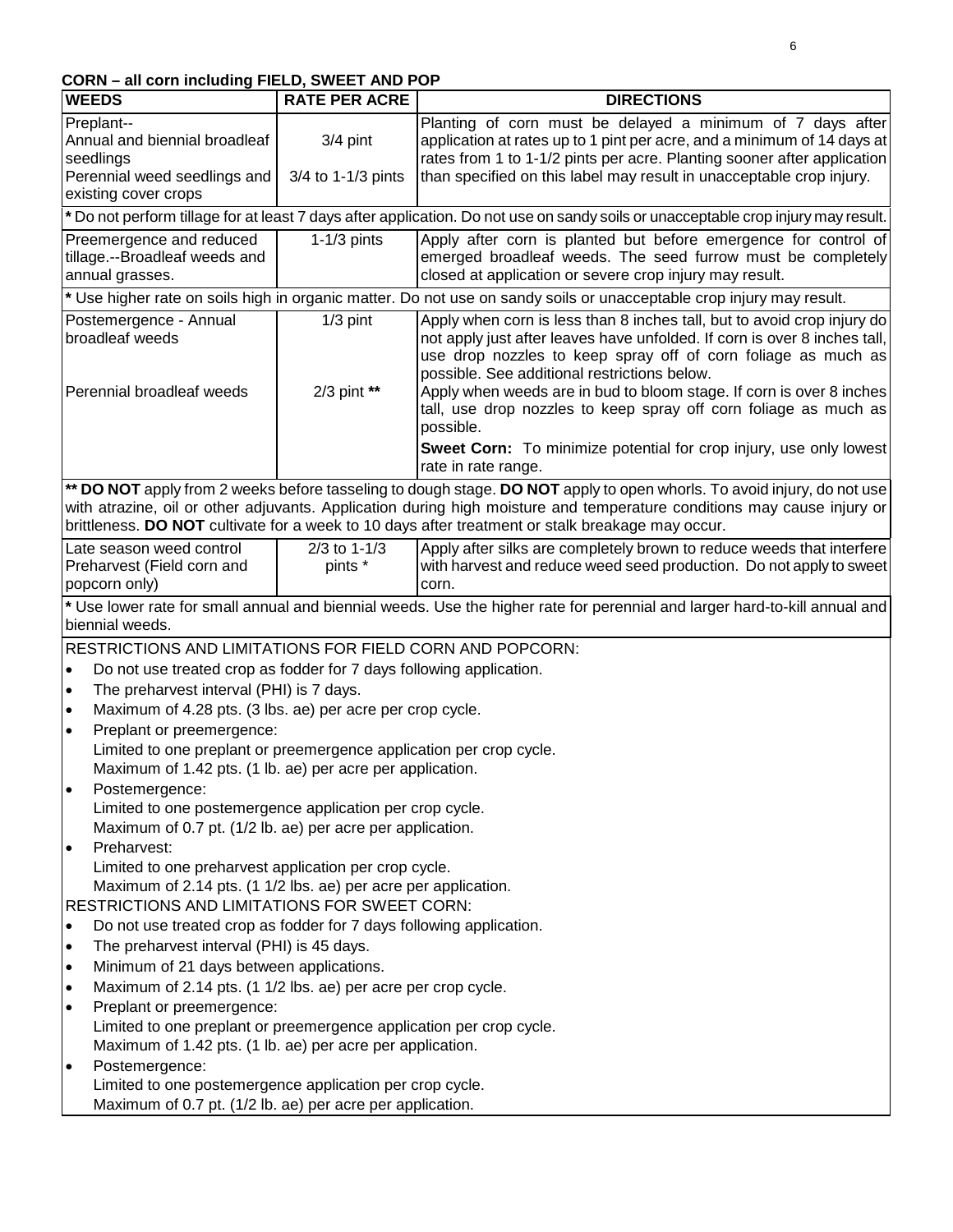| <b>WEEDS</b>                                       | <b>RATE PER ACRE</b>                                       | <b>DIRECTIONS</b>                                                                                                                                                                                                                     |
|----------------------------------------------------|------------------------------------------------------------|---------------------------------------------------------------------------------------------------------------------------------------------------------------------------------------------------------------------------------------|
| Preplant - Emerged<br>broadleaf weeds.             | $2/3$ to 1-1/3 pints                                       | After applying, plant soybean seed as deep as practical or at least 1-1/2 to 2<br>inches deep. Seed furrow must be completely closed or severe crop injury<br>will result.                                                            |
|                                                    |                                                            | USE RESTRICTIONS AND LIMITATIONS FOR SOYBEANS: Do not perform tillage for at least 7 days after application. Do                                                                                                                       |
|                                                    |                                                            | not use on sandy soils or unacceptable crop injury may result. Do not replant treated fields in the same growing season with                                                                                                          |
| crops that are not labeled for 2,4-D preplant use. |                                                            |                                                                                                                                                                                                                                       |
|                                                    |                                                            | The maximum rate per crop cycle is 1.43 pints (1 lbs. ae) per acre.                                                                                                                                                                   |
| Preplant:<br>$\bullet$                             |                                                            |                                                                                                                                                                                                                                       |
|                                                    | Limited to 2 preplant applications per crop cycle.         |                                                                                                                                                                                                                                       |
|                                                    |                                                            | Maximum of 0.7 pint (1/2 lb. ae) per acre per preplant application.                                                                                                                                                                   |
|                                                    | Apply not less than 7 days prior to planting soybeans.     |                                                                                                                                                                                                                                       |
| OR.                                                |                                                            |                                                                                                                                                                                                                                       |
| Preplant:<br>$\bullet$                             |                                                            |                                                                                                                                                                                                                                       |
|                                                    | Limited to 1 application per crop cycle.                   |                                                                                                                                                                                                                                       |
|                                                    | Maximum of 1.43 pints (1 lb. ae) per preplant application. |                                                                                                                                                                                                                                       |
|                                                    | Apply not less than 15 days prior to planting soybeans.    |                                                                                                                                                                                                                                       |
| injury is increased.                               |                                                            | PRECAUTIONS FOR PLANTING SOYBEANS: If product is applied at the higher limit of listed rates and if soil<br>temperatures have been cold and/or soils have been excessively wet or dry in the days following application, risk of crop |

## **GRAIN SORGHUM**

| <b>IWEEDS</b>    | <b>RATE PER ACRE</b> | <b>DIRECTIONS</b>                                                               |
|------------------|----------------------|---------------------------------------------------------------------------------|
|                  |                      |                                                                                 |
| Annual broadleaf | $1/2$ pint           | Apply to plants that are 5 to 15 inches tall. DO NOT treat plants less than 5   |
| <b>I</b> weeds   |                      | linches tall or from boot to early dough stage. Use drop nozzles when crop is 8 |
| Perennial        | $2/3$ pint           | linches or taller.                                                              |
| broadleaf weeds  |                      | The higher rate may be needed for some weeds, but chances of crop injury may    |
|                  |                      | increase.                                                                       |

**DO NOT** use oil. Some varieties and hybrids are 2,4-D sensitive. Crop injury may also be increased by high moisture and temperature conditions. Check with your seed company and Extension Service for advice.

RESTRICTIONS AND LIMITATIONS FOR GRAIN SORGHUM:

- The preharvest interval (PHI) is 30 days.
- Do not permit meat or dairy animals to consume treated crop as fodder or forage for 30 days following application.
- Postemergence:
	- Limited to 1 application per crop cycle.

Maximum of 0.7 pt. (1/2 lb. ae) per acre per application.

## **SORGHUM-SUDAN GRASS HYBRIDS**

**(Forage Crop Only):**

|                           | Amount   |                                                                                             |
|---------------------------|----------|---------------------------------------------------------------------------------------------|
| <b>WEEDS</b>              | Per Acre | <b>DIRECTIONS</b>                                                                           |
| Annual broadleaf weeds    |          | 5 to 11.4 fluid   To control small broadleaf weeds, apply when sorghum-sudan has at least 6 |
| (Postmergence) and        | ounces   | leaves, is well established, and is 5 to 10 inches tall.                                    |
| Perennial broadleaf weeds |          |                                                                                             |
| (Postmergence)            |          |                                                                                             |

**Plant Response:** Even when sprayed at the proper stage, some crop injury is likely, including reduced seed production. If risk of crop injury is unacceptable, do not use this product. The lower rate may reduce the risk of crop injury, but will result in reduced weed control.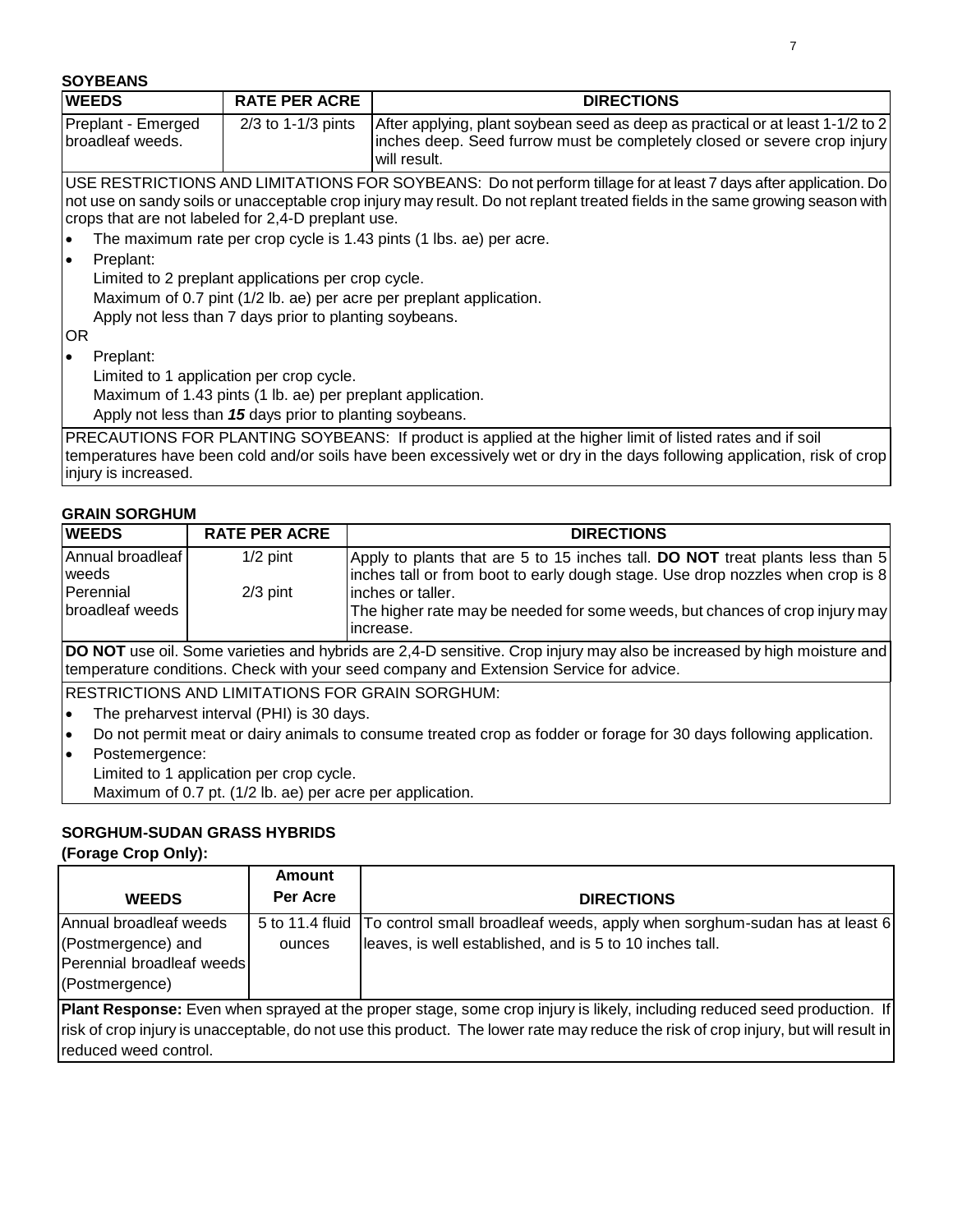RESTRICTIONS AND LIMITATIONS FOR SORGHUM-SUDAN GRASS HYBRIDS:

- Do not treat crop over 10 inches tall through maturity.
- The preharvest interval (PHI) is 30 days.
- Do not permit meat or dairy animals to consume treated crop as fodder or forage for 30 days following application.
- Postemergence: Limited to 1 application per crop cycle. Maximum of 11.4 fluid ounces (0.5 lb. ae) per acre per application.

## **SORGHUM-SUDAN GRASS (POSTEMERGENCE APPLICATION RATE)**

|                                                                                             | <b>Amount</b>               |                                                                                                                                       |
|---------------------------------------------------------------------------------------------|-----------------------------|---------------------------------------------------------------------------------------------------------------------------------------|
| <b>WEEDS</b>                                                                                | Per Acre                    | <b>DIRECTIONS</b>                                                                                                                     |
| Annual broadleaf weeds<br>(Postmergence) and<br>Perennial broadleaf weeds<br>(Postmergence) | 5.7 to 11.4<br>fluid ounces | To control small broadleaf weeds, apply when sorghum-sudan has at least 6<br>leaves, is well established, and is 5 to 10 inches tall. |
|                                                                                             |                             | Plant Response: Even when sprayed at the proper stage, some crop injury is likely, including reduced seed production. If risk         |
|                                                                                             |                             |                                                                                                                                       |

of crop injury is unacceptable, do not use this product. The lower rate may reduce the risk of crop injury, but will result in reduced weed control.

RESTRICTIONS AND LIMITATIONS FOR SORGHUM-SUDAN GRASS:

- Do not treat crop over 10 inches tall through maturity.
- The preharvest interval (PHI) is 30 days.
- Do not permit meat or dairy animals to consume treated crop as fodder or forage for 30 days following application.

## **SMALL GRAINS** -Not underseeded with legumes

| <b>WEEDS</b>                                                                                               | <b>RATE PER ACRE</b>   | <b>DIRECTIONS</b>                                                                                                                                                                                                                                                                                                                                                               |
|------------------------------------------------------------------------------------------------------------|------------------------|---------------------------------------------------------------------------------------------------------------------------------------------------------------------------------------------------------------------------------------------------------------------------------------------------------------------------------------------------------------------------------|
| Postemergence - Spring<br>wheat, barley, and rye<br>Annual and biennial weeds<br>Perennial broadleaf weeds | 1/3 to 1-1/3 pints *   | Apply when grain is in full tiller stage (4 to 8 inches high) but before<br>boot stage (Zadoks $25$ to $40$ ) when weeds are small and actively<br>growing. Up to 1-1/3 pints per acre may be used to control difficult<br>weed problems, but do not use unless some crop damage is<br>acceptable.<br>Apply only in the spring when crop is fully tillered, but before grain is |
|                                                                                                            | 2/3 to 1-1/3 pints **  | in boot stage (before Zadoks $40$ ). For improved control of difficult<br>weeds, apply up to 2 pints per acre.                                                                                                                                                                                                                                                                  |
|                                                                                                            |                        | ** DO NOT USE THE HIGHER RATE IF POSSIBLE CROP INJURY IS NOT ACCEPTABLE                                                                                                                                                                                                                                                                                                         |
| Spring and winter wheat and<br>barley<br><b>Resistant weeds</b>                                            |                        | Use in combination with a product of a different mode of action to control resistant weeds<br>such as kochia and Russian thistle. Follow application directions on each product label.                                                                                                                                                                                          |
| Winter wheat and rye<br>Annual weeds                                                                       | 1/3 to 2/3 pint**      | Apply only in the spring when crop is fully tillered, but before grain is<br>in boot stage (before Zadoks 40). For improved control of difficult<br>weeds, apply up to 2 pints per acre.                                                                                                                                                                                        |
|                                                                                                            |                        | ** DO NOT USE THE HIGHER RATE IF POSSIBLE CROP DAMAGE IS NOT ACCEPTABLE                                                                                                                                                                                                                                                                                                         |
| Wild garlic or onions                                                                                      | 1 to 1-1/3 pints $*$   | Apply 1 pint rate when grain is at full tiller and wild garlic and onion<br>plants are small. Apply 1-1/3 pints after the harvest to the crop<br>stubble. For control of new fall growth of these plants, refer to the<br>fallow land use directions.                                                                                                                           |
| Spring-seeded oats                                                                                         | 1/3 to 1/2 pint*       | Apply at full tiller, but before early boot stage (Zadoks $25$ to $40$ ).                                                                                                                                                                                                                                                                                                       |
| Fall seeded oats grown for<br>grain (Southern)                                                             | $1/2$ to 1 pint*       | Apply at full tiller, but before early boot stage (Zadoks $25$ to $40$ ).                                                                                                                                                                                                                                                                                                       |
| wheat or barley. DO NOT spray during or just after cold weather.                                           |                        | * Difficult to control weeds may require higher rate, but some injury may occur since oats are less tolerant to 2,4-D than                                                                                                                                                                                                                                                      |
| Preharvest - Cereal grains                                                                                 | 2/3 to 1-1/3 pints $*$ | Apply when grain is in hard dough stage (Zadoks $87$ ) to control<br>weeds that will interfere with harvest. Apply when soil moisture is<br>adequate for weed growth for best results.                                                                                                                                                                                          |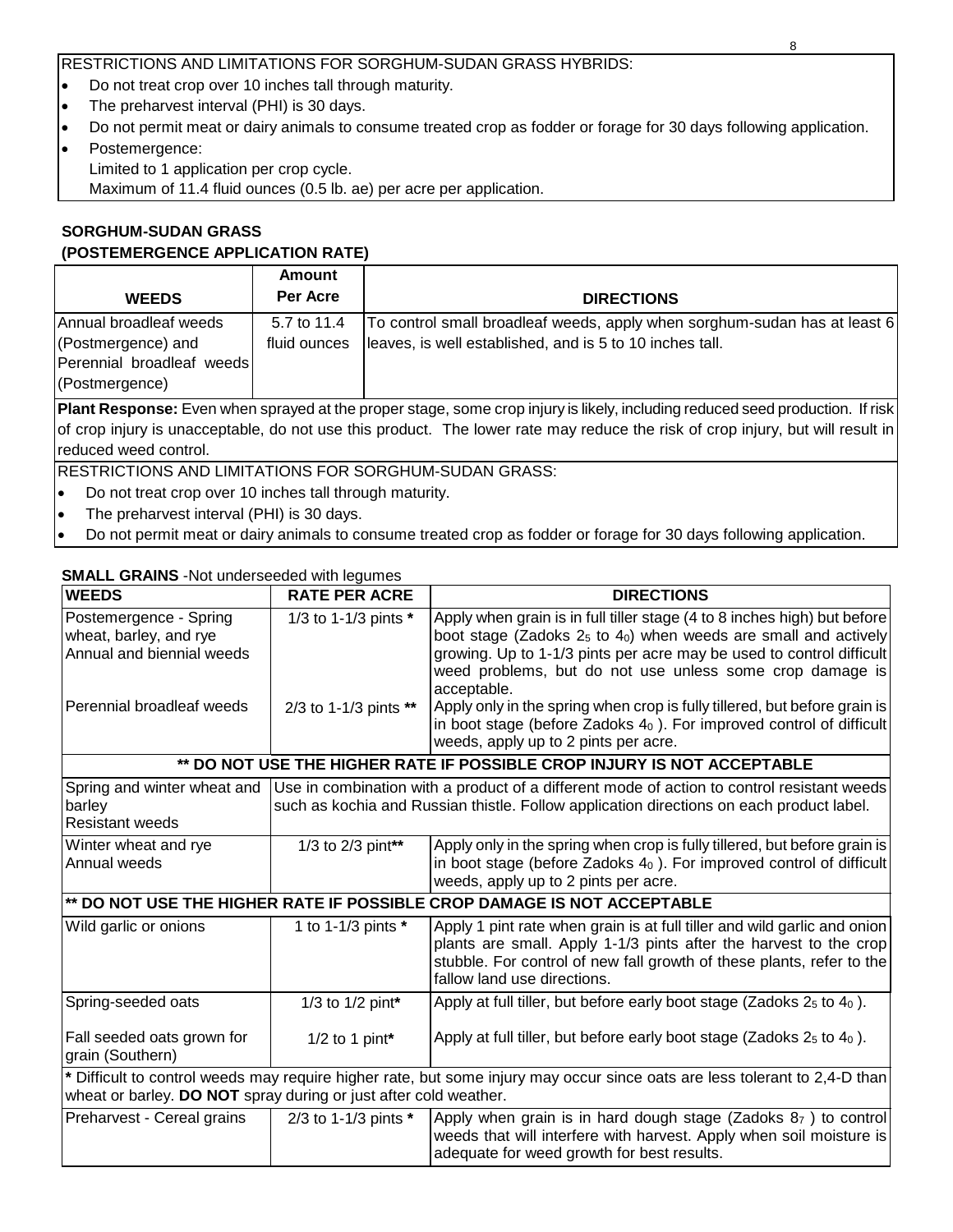**\*** Use the lower rate for small annual and biennial weeds. Use the higher rate for perennial weeds or hard-to-kill annual or biennial weeds. The higher rate should be used only where heavy weed infestation is a problem and increased risk of crop damage is acceptable.

RESTRICTIONS AND LIMITATIONS FOR SMALL GRAINS:

- The preharvest interval (PHI) is 14 days. Postemergence: Limited to one postemergence application per crop cycle. Maximum of 1.78 pts. (1 1/4 lbs. ae) per acre per application. • Preharvest: Limited to one preharvest application per crop cycle.
- Maximum of 0.7 pt. (1/2 lbs. ae) per acre per application.
- Limited to 2.5 pts. (1 3/4 lbs. ae) per acre per crop cycle.

## **FALLOW GROUND (crop stubble on idle land, or postharvest to crops, or between crops)**

| <b>WEEDS</b>           | <b>RATE PER ACRE</b> | <b>DIRECTIONS</b>                                                                                                                                                                               |
|------------------------|----------------------|-------------------------------------------------------------------------------------------------------------------------------------------------------------------------------------------------|
| Annual broadleaf weeds | $2/3$ to 1-2/3 pints | Use the lower rate on small actively growing weeds. Use the higher rate<br>on larger or weather stressed weeds.                                                                                 |
| <b>Biennial weeds</b>  | 1-2/3 to 2-2/3 pints | Use the lower rate in the Spring on biennial weeds such as the musk<br>thistle during the rosette stage before stalks have formed. Use the higher<br>rate after stalk formation or in the Fall. |
| Perennial weeds        | 1-2/3 to 2-2/3 pints | Apply during the bud to bloom stage while weeds are actively growing. Do<br>not till for 2 weeks after treatment or until the weeds start to die.                                               |
| Wild onions and garlic | $2-2/3$ pints        | Apply to regrowth in fall after harvest.                                                                                                                                                        |

RESTRICTIONS AND LIMITATIONS FOR FALLOW GROUND (crop stubble on idle land, or postharvest to crops, or between crops:

- Plant only labeled crops within 29 days following application.
- Limited to 2 applications per year.
- Maximuim of 2.8 pts. (2 lbs. ae) per acre per application.
- Minimum of 30 days between applications.

PLANTING IN TREATED AREAS:

**Labeled Crops:** Within 29 days after an application of this product, plant only those crops listed on this or other registered 2,4-D labels. Follow more specific limitations, if any, provided in directions for specific crops. Labeled crops may be at risk of crop injury or loss if planted soon after application, especially during the first 14 days. Degradation factors described below should be considered in weighing this risk.

**Other Crops:** All other crops may be planted 30 or more days after application without concern for illegal residues in the planted crop. However, under certain conditions, there may be a risk of injury to susceptible crops. Degradation factors described below should be considered in weighing this risk. Under normal conditions, any crop may be planted without risk of injury if at least 90 days of soil temperatures above freezing have elapsed since application.

**Degradation Factors:** When planting into treated areas, the risk of crop injury is less if lower rates of product were applied and conditions following application have included warm, moist soil conditions that favor rapid breakdown of 2,4-D. Risk is greater if higher rates of product were applied and soil temperatures have been cold and/or soils have been excessively wet or dry in the days following application. Consult your local agricultural extension service for information about susceptible crops and typical conditions in your area.

**Precautions for Planting Cotton:** Following application of this product and following a minimum of 1" rainfall or irrigation in a 24 hr. period, wait an interval of 30 days prior to planting cotton. Failure to observe these precautions may result in crop injury.

## **CONSERVATION RESERVE PROGRAM AREA PASTURES AND RANGELAND NOT IN AGRICULTURAL PRODUCTION**

| <b>WEEDS</b>                                                                               | <b>RATE PER ACRE</b> | <b>DIRECTIONS</b>                                                                                                                                                                                                                                                                                                                                              |
|--------------------------------------------------------------------------------------------|----------------------|----------------------------------------------------------------------------------------------------------------------------------------------------------------------------------------------------------------------------------------------------------------------------------------------------------------------------------------------------------------|
| Annual broadleaf<br>weeds and * perennial<br>weeds                                         | 1-1/2 to 2-3/4 pints | Do not apply after heads form or when grass is in boot to milk stage when a<br>seed crop is desired. DO NOT use on alfalfa, clover, other legumes, or<br>newly seeded pastures. For aerial application, apply the recommended<br>amount in a minimum of 2 gallons of water per acre. For ground<br>application, use a minimum of 10 gallons of water per acre. |
| ** Buckbrush,<br>coyotebrush,<br>rabbitbrush,<br>sagebrush, and other<br>chaparral species | $2-3/4$ pints        | Apply in 5 to 10 gallons of water plus 1 gallon of oil or 1-2 quarts of a crop<br>oil concentrate with at least 17 % emulsifiers, per acre or a non-ionic<br>surfactant at .25% v/v surfactant to water -- (1 quart per 100 gallons of<br>water) per acre.                                                                                                     |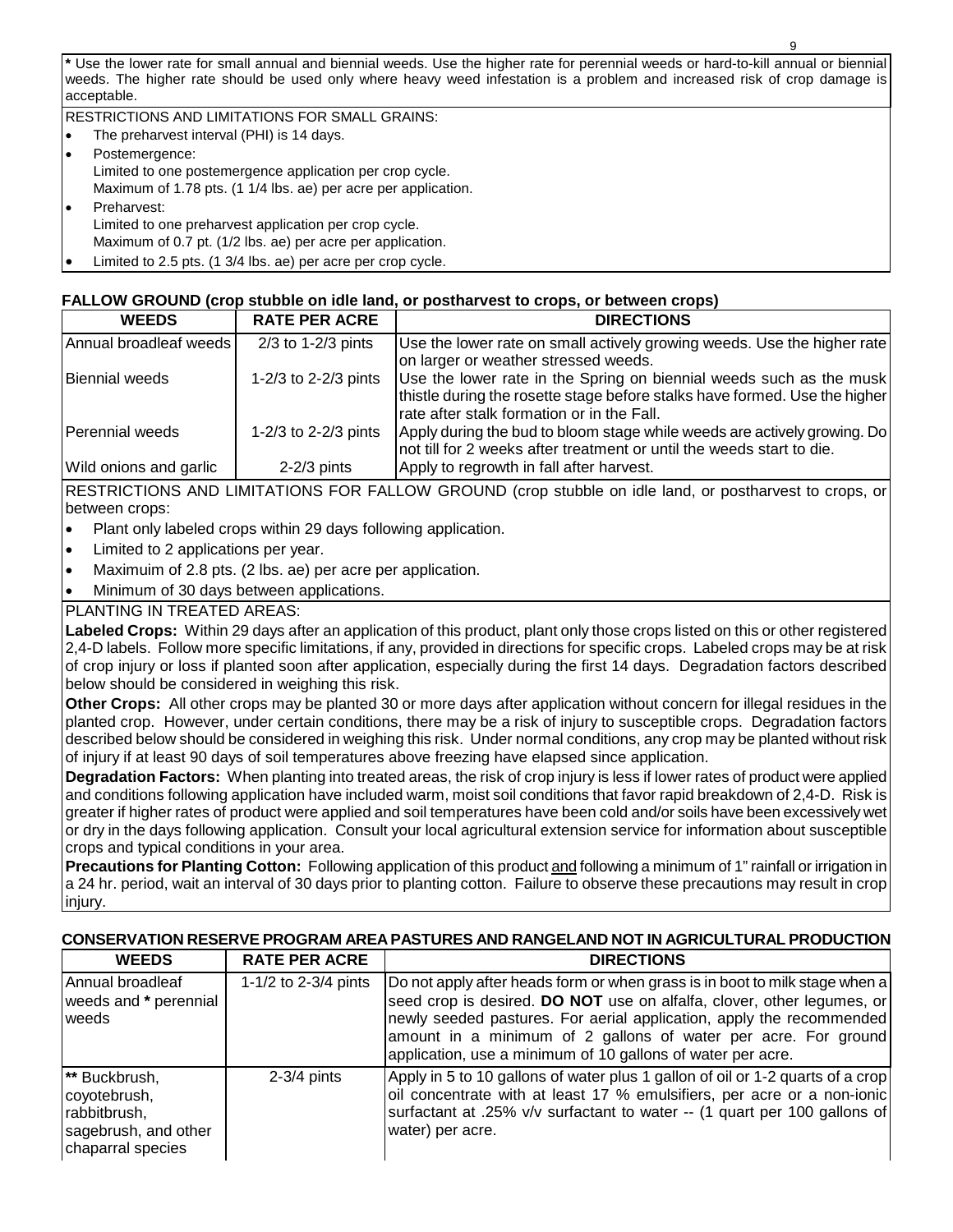**\*** Deep-rooted perennial weeds may require the higher rate or repeated treatments. **\*\*** Woody plants and any regrowth may require repeat treatments.

RESTRICTIONS AND LIMITATIONS FOR PASTURES, RANGELAND, AND PROGRAM AREAS:

• The preharvest interval (PHI) is 7 days (cut forage for hay).

Postemergence:

Limited to 2 applications per year.

Maximum of 2.8 pts (2 lbs. ae) per acre per application.

Minimum of 30 days between applications.

If grass is to be cut for hay, Agricultural Use Requirements for the Worker Protection Standard are applicable.

For program lands, such as Conservation Reserve Program, consult program rules to determine whether grass or hay may be used. The more restrictive requirements of the program rules or this label must be followed.

## **PASTURES AND RANGELAND (established grass pastures, rangeland, and perennial grasslands not in agricultural production, excluding Conservation Reserve areas)**

For susceptible annual and biennial broadleaf weeds: Do not apply more than 1.4 pts (1 lb. ae) per acre per application. For moderately susceptible biennial and perennial broadleaf weeds and difficult to control weeds and woody plants: Do not apply more than 2.8 pts (2 lbs. ae) per acre per application.

For spot treatment: Do not apply more than 2.8 pts (2 lbs. ae) per acre.

RESTRICTIONS AND LIMITATIONS FOR PASTURES AND RANGELAND:

- Do not cut forage for hay within 7 days of application.
- Maximum of two applications per year.
- Do not apply more than 4 lbs. ae/acre per year.
- The minimum retreatment interval is 30 days.

## **USES IN FOREST MANAGEMENT**

| <b>WEEDS</b>                                                                                                   | <b>RATE PER ACRE</b> | <b>DIRECTIONS</b>                                                                                                                                                                                                                                                                                                                                                                                                                                                                                                                                                                                                                           |
|----------------------------------------------------------------------------------------------------------------|----------------------|---------------------------------------------------------------------------------------------------------------------------------------------------------------------------------------------------------------------------------------------------------------------------------------------------------------------------------------------------------------------------------------------------------------------------------------------------------------------------------------------------------------------------------------------------------------------------------------------------------------------------------------------|
| Alder                                                                                                          | 1-1/3 to 4 pints     | Conifer Release: Apply as a foliage spray in 8 to 25 gallons of water. Treat<br>when 34 of the brush foliage has attained full size leaves and before new<br>conifer growth reaches 2" in length. This is usually between early May and<br>mid-June. Adjust treatment date depending on stage of growth and brush<br>species. This may cause leader deformation on exposed firs, but they<br>should overcome this during the second year after spraying.                                                                                                                                                                                    |
| Ceanothus spp.,<br>chinquapin, madrone,<br>manzanita, oak,<br>tanoak and other<br>susceptible brush<br>species | 4 to 5-1/3 pints     | Conifer Release: To control susceptible brush species and to release<br>Douglas fir, hemlock, sitka spruce or grand fir, apply up to 2 qts. per acre<br>before new growth on Douglas fir is 2" long. To control manzanita and<br>ceanothus in ponderosa pine, apply 2 to 2-2/3 qts. per acre before pine<br>growth begins in spring. To increase performance, add 2 to 4 qts. of diesel,<br>fuel oil, kerosene, or a suitable approved agricultural surfactant at<br>recommended label rate.                                                                                                                                                |
| Alder, aspen, birch,<br>hazel, willow and other<br>competing hardwood<br>species                               | 2 to 4 pints         | Apply as a foliage spray in 8 to 25 gallons water after northern conifers,<br>jack pine, red pine, black spruce, and white spruce cease growth and<br>"harden off" (usually in mid-July). Since this treatment may cause<br>occasional conifer injury, do not use if such injury cannot be tolerated.<br>Consult your regional or extension forester or state herbicide specialist for<br>recommendations to fit local conditions.                                                                                                                                                                                                          |
| Oaks, hickory, maple,<br>pecan, elm, sumac,<br>sweetgum, hawthorn,<br>and other hardwoods                      | 0.7 ml per injection | Tree Injections (pine release): Apply undiluted product in a concentrate tree<br>injector calibrated to apply 0.7 ml per injection. Space injections 2" apart,<br>edge to edge, completely around the tree and close to the base. The<br>injector bit must penetrate the inner bark. On hard-to-kill species such as<br>hickory, dogwood, red maple, blue beech and ash, make injections 1-1/2"<br>apart, edge to edge. Treatment may be made at any time of the year. For<br>best results, injections should be made during growing season, May 15-<br>October 15. For dilute injections, mix 2/3 gal. of product in 19 gals. of<br>water. |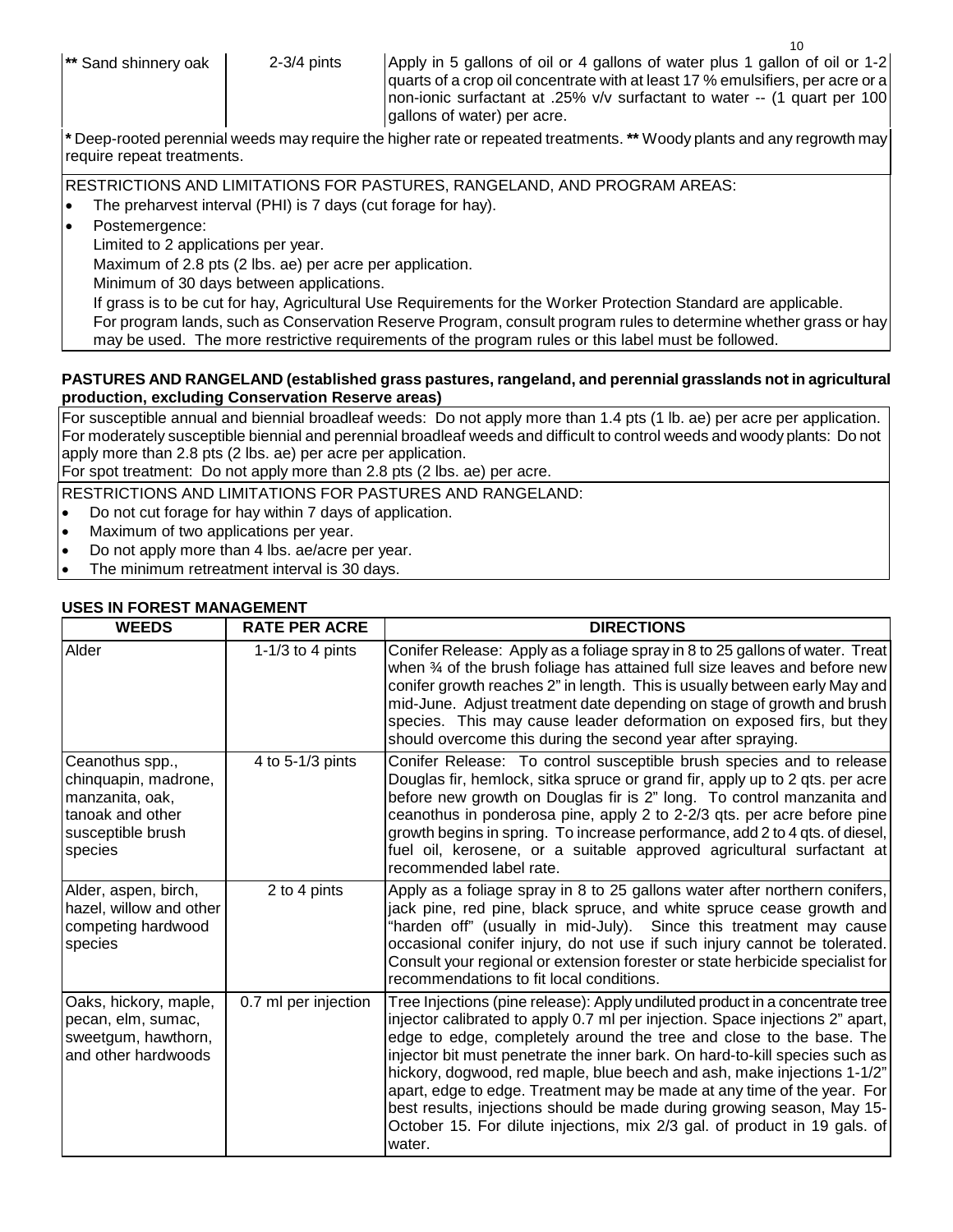|                                                                                                                    |                                                | 11                                                                                                                                                                                                                                                                                                                                                                                                                                                                                                                                                                                                                                                                                                                                    |  |
|--------------------------------------------------------------------------------------------------------------------|------------------------------------------------|---------------------------------------------------------------------------------------------------------------------------------------------------------------------------------------------------------------------------------------------------------------------------------------------------------------------------------------------------------------------------------------------------------------------------------------------------------------------------------------------------------------------------------------------------------------------------------------------------------------------------------------------------------------------------------------------------------------------------------------|--|
| Alder, cascara, cherry,<br>poplar, serviceberry<br>and other susceptible<br>deciduous brush<br>species             | 4 pints                                        | Dormant Application (other than pine): Apply up to 2 qts. per acre in<br>sufficient diesel, fuel oil or kerosene for good coverage. Application may<br>be made by ground or air and should be made before conifer bud break.                                                                                                                                                                                                                                                                                                                                                                                                                                                                                                          |  |
|                                                                                                                    | $2-2/3$ pints                                  | Dormant Application (pine only): Make application while pine buds are still<br>dormant. Apply in sufficient water for good coverage by air or ground<br>equipment. Do not use this application unless some pine injury is<br>acceptable. Use of diesel, kerosene, or other oil, or addition of surfactants<br>to spray mix may cause unacceptable pine injury.                                                                                                                                                                                                                                                                                                                                                                        |  |
| False dandelion,<br>klamath weed, plan-<br>tain, tansy ragwort,<br>and other over-winter-<br>ing susceptible weeds | 1-1/3 to 4 pints                               | Herbaceous Weed Control: Apply in sufficient water for good coverage.<br>Make application at rates and timing indicated above if pines are present.<br>For control of hazel brush and similar species in the Lake States area,<br>apply 1-1/3 quarts per acre in 8 to 25 gals. of water, when new shoot<br>growth of hazel is complete (usually mid-July).                                                                                                                                                                                                                                                                                                                                                                            |  |
| Alder                                                                                                              | 2-1/3 to 5-1/3 pints                           | Site Preparation (as dormant spray): Prior to planting seedlings, apply in<br>diesel, fuel oil, or similar oil before foliage is 1/4 full size. Application may be<br>made by air or ground.                                                                                                                                                                                                                                                                                                                                                                                                                                                                                                                                          |  |
|                                                                                                                    | 2-1/3 to 5-1/3 pints                           | Site Preparation (as foliage spray): Prior to planting seedlings, apply in 8 to<br>25 gals. of water after most alder leaves are full size. To increase<br>penetration, 2 to 4 qts. per acre of diesel, fuel oil, kerosene or a suitable<br>approved agricultural surfactant at recommended label rates may be added<br>to the spray mixture.                                                                                                                                                                                                                                                                                                                                                                                         |  |
| <b>Broadleaf weeds (See</b><br>"Weed List")                                                                        | 2/3 to 1-1/3 pints                             | Christmas Tree Plantations: In Douglas fir Christmas trees, apply over the<br>top by ground or aerial application equipment only when the trees are<br>dormant, prior to bud break. Do not spray over the top of pine or true firs<br>(Abies spp.). Directed sprays may be made to weeds in Christmas tree<br>plantations of all conifer species, but the spray must not contact tree foliage<br>as injury may occur. Do not apply to weakened, diseased, or stressed<br>seedlings since unacceptable injury may occur. This product may be<br>mixed with atrazine for Christmas tree application. Read and follow the<br>atrazine label used for precautionary statements, directions for use,<br>geographic and other restrictions. |  |
|                                                                                                                    |                                                | RESTRICTIONS AND LIMITATIONS FOR USES IN FOREST MANAGEMENT:                                                                                                                                                                                                                                                                                                                                                                                                                                                                                                                                                                                                                                                                           |  |
| Broadcast application:<br>$\bullet$                                                                                |                                                |                                                                                                                                                                                                                                                                                                                                                                                                                                                                                                                                                                                                                                                                                                                                       |  |
|                                                                                                                    | Limited to one broadcast application per year. |                                                                                                                                                                                                                                                                                                                                                                                                                                                                                                                                                                                                                                                                                                                                       |  |
| Maximum of 5.7 pints (4 lbs. ae) per acre per broadcast application.                                               |                                                |                                                                                                                                                                                                                                                                                                                                                                                                                                                                                                                                                                                                                                                                                                                                       |  |
| $\bullet$                                                                                                          | Injection:                                     |                                                                                                                                                                                                                                                                                                                                                                                                                                                                                                                                                                                                                                                                                                                                       |  |
| Limited to one injection application per year.                                                                     |                                                |                                                                                                                                                                                                                                                                                                                                                                                                                                                                                                                                                                                                                                                                                                                                       |  |
| Maximum of 1-1/3 ml of 6 lbs. ae formulation per injection site.                                                   |                                                |                                                                                                                                                                                                                                                                                                                                                                                                                                                                                                                                                                                                                                                                                                                                       |  |

**NON-CROP AREAS** - Fence Rows, Hedgerows, Roadsides, Ditches, Rights-of-Way, Airfields, Railroad, Highway and Utility Rights-of-Way, Industrial Sites, and Other Non-Crop Areas.

**Spot Treatment:** To control broadleaf weeds or brush in non-cropland areas, apply 4 fl. oz. in 3 gallons of water, mixing thoroughly, and spray to run-off. This high dosage rate may only be used where injury can be tolerated.

| <b>WEEDS</b>                              | <b>RATE PER ACRE</b> | <b>DIRECTIONS</b>                                                                                                                                                                                                                                                                                     |
|-------------------------------------------|----------------------|-------------------------------------------------------------------------------------------------------------------------------------------------------------------------------------------------------------------------------------------------------------------------------------------------------|
| Annual broadleaf weeds                    | 1-1/3 to 2-2/3 pints | Apply when weeds are young and growing vigorously.                                                                                                                                                                                                                                                    |
| Perennial and biennial<br>broadleaf weeds | 2 to 2-2/3 pints     | Spray perennial weeds when near the bud stage, but not flowering. Do<br>not use on St. Augustine grass. Bentgrass, clover, legumes and<br>dichondra may be injured. Do not apply to newly seeded areas until grass<br>is well established. Deep-rooted perennials may require repeated<br>treatments. |
| Tansy ragwort and musk<br>thistle         |                      | Apply in rosette stage before bolting.                                                                                                                                                                                                                                                                |
| Wild onion and wild garlic                |                      | Treat in the early spring and fall when young and actively growing.                                                                                                                                                                                                                                   |
| Woody plants - Ground                     | $5-1/3$ pints        | Apply in 20 to 100 gallons of water. For increased effectiveness, add a<br>crop oil concentrate with at least 17 % emulsifiers at 1-2 quarts per acre                                                                                                                                                 |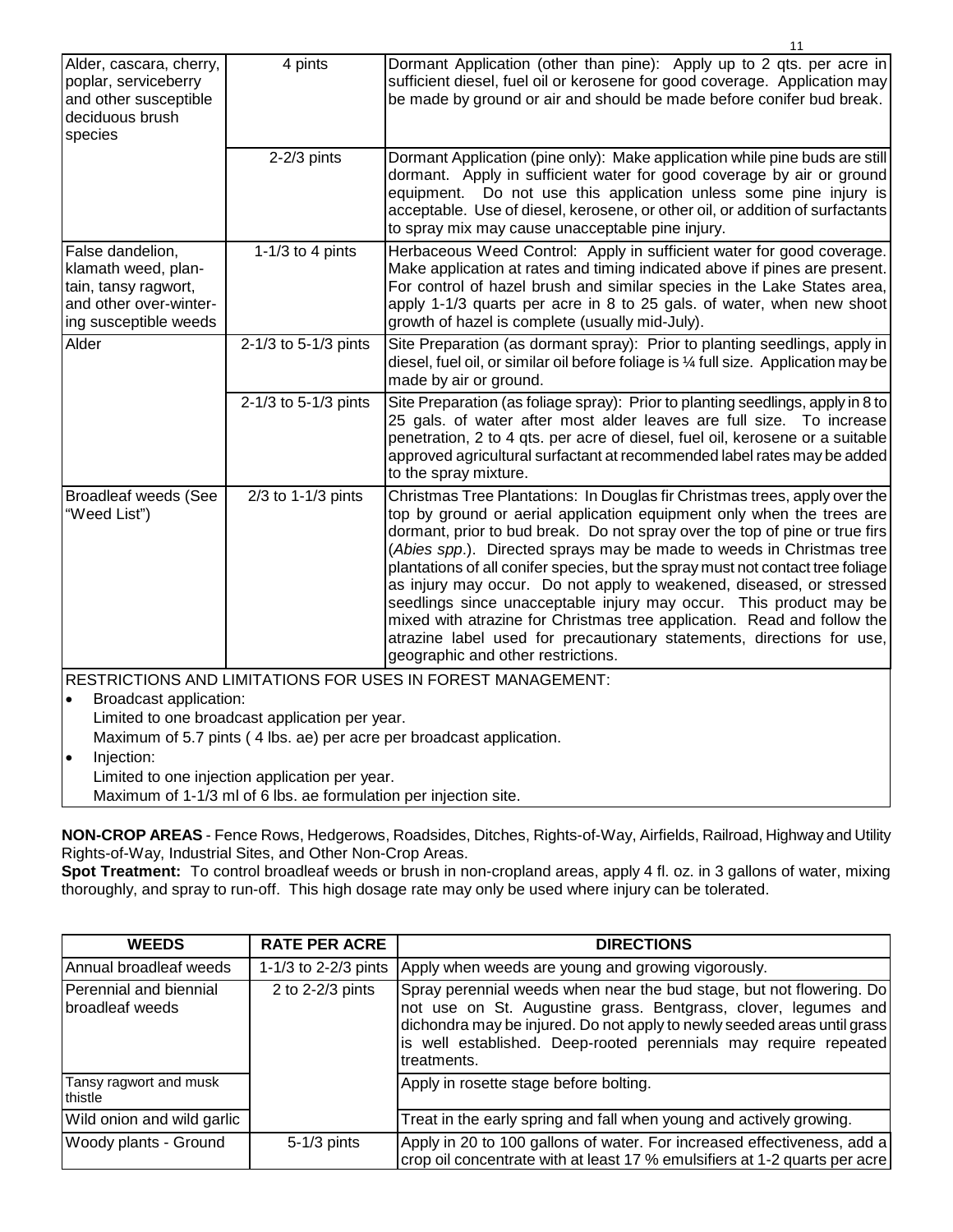| application                                                |                               | or a non-ionic surfactant at .25% v/v surfactant to water -- 1 quart per 100<br>gallons of water. Spray volumes of up to 500 gallons per acre may be<br>needed for control if brush is dense. |  |  |  |
|------------------------------------------------------------|-------------------------------|-----------------------------------------------------------------------------------------------------------------------------------------------------------------------------------------------|--|--|--|
| Woody plants - Aerial<br>application                       | 2-2/3 to 5-1/3 pints          | For solid stands of susceptible brush, apply in 3 to 12 gallons volume per<br>acre. 2 to 4 quarts of fuel oil may be included in this mixture.                                                |  |  |  |
| IRESTRICTIONS AND LIMITATIONS FOR NON-CROP AREAS:          |                               |                                                                                                                                                                                               |  |  |  |
| Postemergence (annual and perennial weeds):                |                               |                                                                                                                                                                                               |  |  |  |
| Limited to 2 applications per year.                        |                               |                                                                                                                                                                                               |  |  |  |
| Maximum of 2.85 pts. (2 lbs. ae) per acre per application. |                               |                                                                                                                                                                                               |  |  |  |
| Minimum of 30 days between applications.<br>ı٠             |                               |                                                                                                                                                                                               |  |  |  |
|                                                            | Doctomorganea (woody plante): |                                                                                                                                                                                               |  |  |  |

- Postemergence (woody plants): Limited to 1 application per year. Maximum of 5.7 pts. (4 lbs. ae) per acre per year.
- Application to non-cropland areas are not applicable to treatment of commercial timber or other plants being grown for sale or other commercial use, or for commercial seed production, or for research purposes.

## **TURF GROWN FOR SEED OR SOD** (DO NOT USE IN CALIFORNIA)

| <b>WEEDS</b>                                            | <b>RATE PER ACRE</b> | <b>DIRECTIONS</b>                                                                                                                 |
|---------------------------------------------------------|----------------------|-----------------------------------------------------------------------------------------------------------------------------------|
| Annual broadleaf weeds                                  | 2/3 to 1 pint $*$    | Apply to established stands before the seed head comes into the<br>boot stage. Do not spray in boot stage of growth. For seedling |
| Perennial and biennial<br><b>I</b> weeds                | 1-1/3 to 2 pints $*$ | grasses, apply in the spring after grass has tillered or has at least 5<br>leaves, but before the boot stage.                     |
| <sup>*</sup> Use only the low rate on seedling grasses. |                      |                                                                                                                                   |
|                                                         |                      | <b>RESTRICTIONS AND LIMITATIONS FOR TURF GROWN FOR SEED OR SOD:</b>                                                               |
| Limited to 2 applications ner vear<br>۱.                |                      |                                                                                                                                   |

- Limited to 2 applications per year.
- Maximum of 2.85 pts. (2 lbs. ae) per acre per application.
- Minimum of 21 days between applications.

## **TURF, ORNAMENTAL (golf courses, parks, cemeteries, sports fields, turf grass, and other lawn and grass areas)**

|                                                                                                                     | <b>RATE PER ACRE</b>        |                                                                                                                                                                                                             |  |  |
|---------------------------------------------------------------------------------------------------------------------|-----------------------------|-------------------------------------------------------------------------------------------------------------------------------------------------------------------------------------------------------------|--|--|
| <b>WEEDS</b>                                                                                                        |                             | <b>DIRECTIONS</b>                                                                                                                                                                                           |  |  |
| IAnnual broadleaf weeds                                                                                             | $1-1/3$ pints               | The maximum number of broadcast applications per treatment site is 2<br>per year. Do not apply to newly seeded areas until grass is well                                                                    |  |  |
| Biennial and perennial<br>weeds                                                                                     | 1-1/3 to $2-1/8$<br>pints * | established. Where bentgrass predominates, make 2 applications of a<br>2/3 pint per acre at 3 week intervals. Do not use on susceptible southern<br>grasses such as St. Augustine, bentgrass and dichondra. |  |  |
| It Deen vaatad navanniale vaarivaariva vanaat onnijaatione. Olariane ond leermaan vaarika juirvad kritiin työotmaat |                             |                                                                                                                                                                                                             |  |  |

**\*** Deep-rooted perennials may require repeat applications. Clovers and legumes may be injured by this treatment.

RESTRICTIONS AND LIMITATIONS FOR TURF, ORNAMENTAL (golf courses, parks cemeteries, sports fields, turf grass, and other lawn and grass areas):

- Postemergence:
- Limited to 2 applications per year.
- Maximum of 2.14 pts. (1.5 lbs. ae) per acre per application.
- The maximum seasonal rate is 4.28 pints (3 lbs. ae) per acre, excluding spot treatments.

## **WARRANTY DISCLAIMER**

The directions for use of this product must be followed carefully. TO THE EXTENT CONSISTENT WITH APPLICABLE LAW, (1) THE GOODS DELIVERED TO YOU ARE FURNISHED "AS IS" BY MANUFACTURER OR SELLER AND (2) MANUFACTURER AND SELLER MAKE NO WARRANTIES, GUARANTEES, OR REPRESENTATIONS OF ANY KIND TO BUYER OR USER, EITHER EXPRESS OR IMPLIED, OR BY USAGE OF TRADE, STATUTORY OR OTHERWISE, WITH REGARD TO THE PRODUCT SOLD, INCLUDING, BUT NOT LIMITED TO MERCHANTABILITY, FITNESS FOR A PARTICULAR PURPOSE, USE, OR ELIGIBILITY OF THE PRODUCT FOR ANY PARTICULAR TRADE USAGE. UNINTENDED CONSEQUENCES, INCLUDING BUT NOT LIMITED TO INEFFECTIVENESS, MAY RESULT BECAUSE OF SUCH FACTORS AS THE PRESENCE OR ABSENCE OF OTHER MATERIALS USED IN COMBINATION WITH THE GOODS, OR THE MANNER OF USE OR APPLICATION, INCLUDING WEATHER, ALL OF WHICH ARE BEYOND THE CONTROL OF MANUFACTURER OR SELLER AND ASSUMED BY BUYER OR USER. THIS WRITING CONTAINS ALL OF THE REPRESENTATIONS AND AGREEMENTS BETWEEN BUYER, MANUFACTURER AND SELLER, AND NO PERSON OR AGENT OF MANUFACTURER OR SELLER HAS ANY AUTHORITY TO MAKE ANY REPRESENTATION OR WARRANTY OR AGREEMENT RELATING IN ANY WAY TO THESE GOODS.